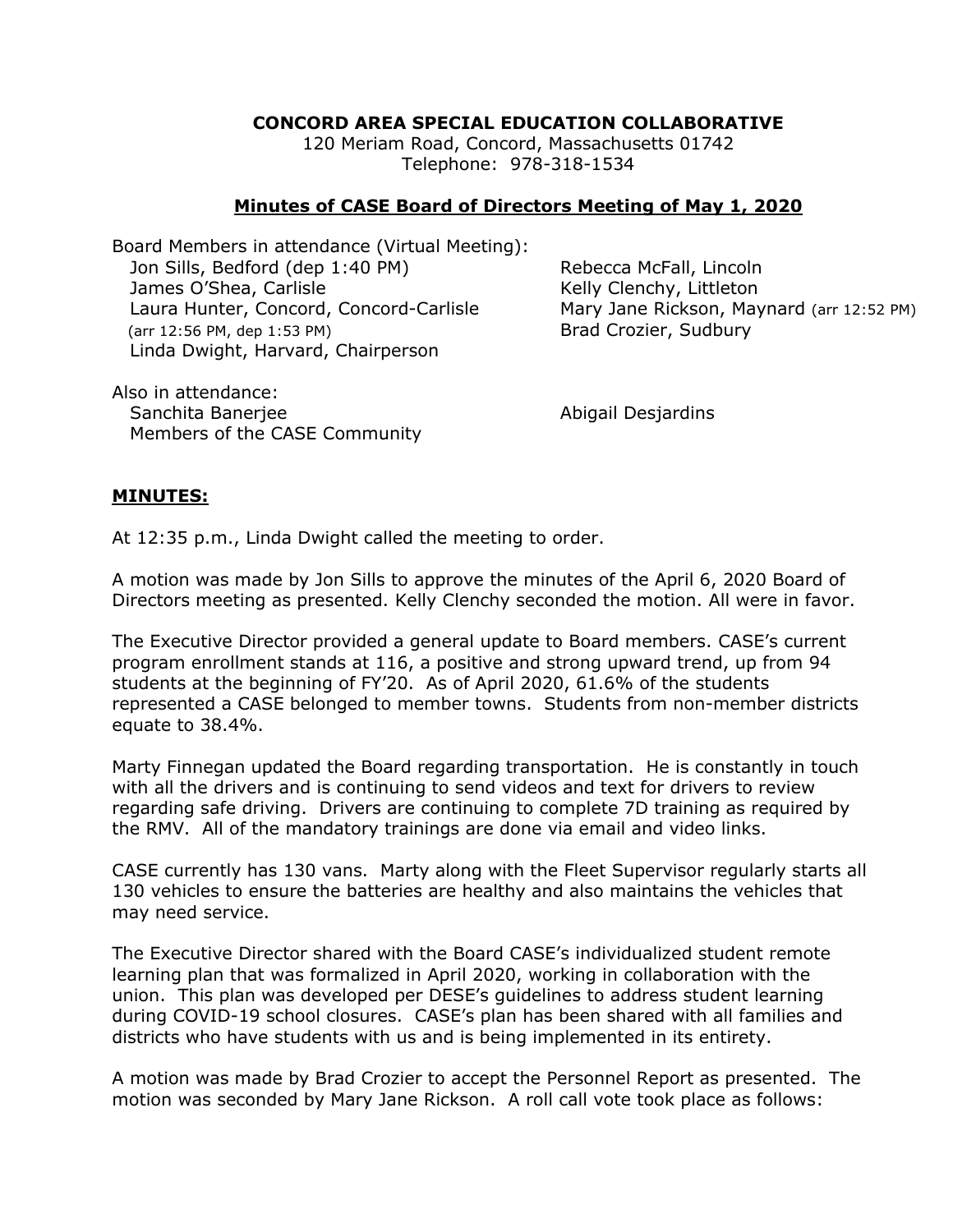Kelly Clenchy, aye; Jon Sills, aye; Becky McFall, aye; Mary Jane Rickson, aye; Brad Crozier, aye; Laurie Hunter, aye; and Linda Dwight, aye. The Treasurer's Report was also included in the packet.

Public Comments: Gwen Bertrand, CASE Association President, indicated that the staff are working very hard and she is very proud of everyone. On behalf of the Board, Linda Dwight thanked all of the staff who are all working remotely.

The Executive Director presented the first reading of the FY'21 Program Budget. The FY'21 Program Budget is proposed at \$7,776,782.69. It reflects a decrease of \$163,146.31; 2.05% under the FY'20 budget of \$7,939,929. The decrease in budget is due to declined enrollment and is therefore, not intended to have an impact on students' services.

The total FY'21 budget includes the proposed budget for summer programming for the amount of \$620,578.47. It is based on 106 CASE students accessing our Extended School Year Program.

Along with the budget proposal, a change in CASE's tuition fee structure is being proposed. CASE is proposing significantly reducing the tuition for its Developmental Disability (DD) strand and Social Emotional (SE) strand. This is part of a phased plan to reduce CASE's overall program tuition rates.

After the discussion, the Board agreed to table the vote on the FY'21 Program Budget.

The Executive Director presented the second reading of the FY'21 Transportation Budget proposal. The CASE transportation budget is being proposed at \$6,313,526 and reflects a decrease of \$225,950; 3.46% under the FY'20 budget of \$6,539,476.

Two different options of individual member assessments were presented to the Board. Option 1: The total credit amount of (\$220,354) is taken from the total budget amount (\$6,313,526) and the individual member assessment figures are determined after. Option 2: The member credits are determined by respective ridership share and applied to individual members to arrive at the total credit figure (\$220,354). Sanchita Banerjee indicated that Option 2 is the option that DESE would like collaboratives to use when giving credits back to member districts following any annual surplus above the 25% in the prior year.

A motion was made by Kelly Clenchy to accept Option 2 (\$6,093,172). The motion was seconded by Laurie Hunter. A roll call vote took place as follows: Kelly Clenchy, aye; Jon Sills, aye; Becky McFall, aye; Brad Crozier, aye; Laurie Hunter, aye; and Linda Dwight, aye. Mary Jane Rickson abstained.

At the last Board meeting (April 4, 2020), the Board approved payment of hourly employees. This is in effect till May  $4<sup>th</sup>$ . On April 21<sup>st</sup>, as a result of the pandemic, the Governor extended school closure until the end of this school year. Per the Governor and all other state officials' recommendations to pay employees, the Board approved the payment of hourly employees to cover the extension - May 4th till the end of the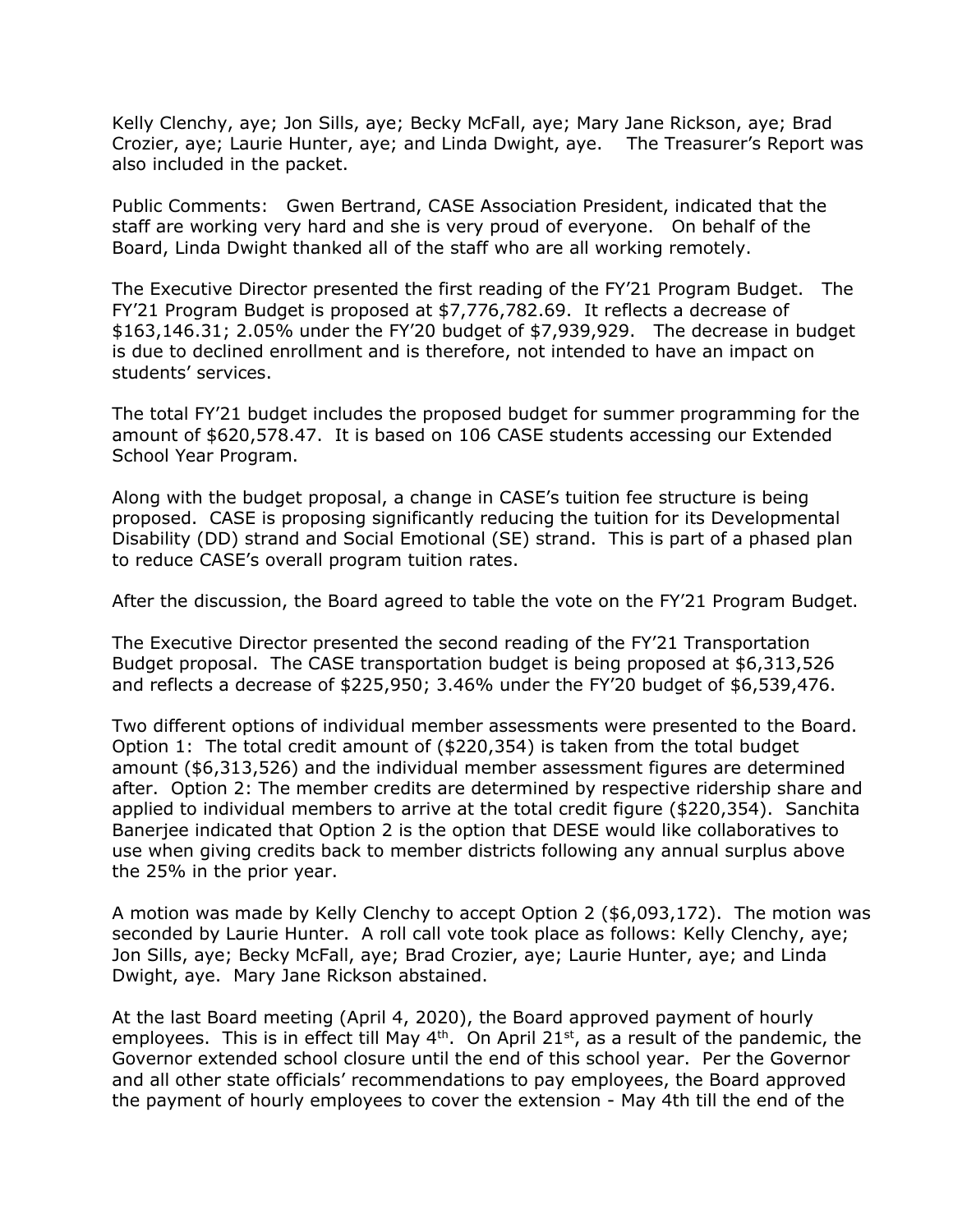school year, 2019-2020.

A move was made by Kelly Clenchy and seconded by Brad Crozier. A roll call vote took place as follows: Kelly Clenchy, aye; Becky McFall, aye; Mary Jane Rickson, aye; Brad Crozier, aye; Laurie Hunter, aye; and Linda Dwight, aye. The approved motion is as follows: *"During the closure period starting May 4, 2020 to the end of the 2019-2020 school year, due to COVID–19, hereinafter referred to as the "Closure Period," the CASE Collaborative, subject to appropriation, shall pay the regular wages for work days during the Closure Period to each regular employee of CASE Collaborative, excluding day substitutes, provided that each such employee to be paid performs work that may be requested or required by the employee's supervisor during the work days to be paid in the Closure Period. Nothing in this motion limits any rights that any employee may have to take vacation, sick, or personal leave during the Closure Period*."

The Executive Director presented information on the CASE Administration Reorganization. CASE administrative team started FY'20 with 2 program administrators. This was based on lower number of students projected to be enrolled at CASE this year as opposed to prior years. Over the course of the school year, CASE has seen a positive upward trend in student enrollment. Our student population has seen a growth of 20 students above the FY'20 projected enrollment. This positive growth calls for an increase in the administrators overseeing our programs.

The Executive Director is proposing an increase in the number of program administrators from 2.0 to 2.6 FTE, an increase of .6 FTE. This is being proposed at no extra cost for the collaborative due to re-assignment of personnel already in our community.

A motion was made by Kelly Clenchy to accept the re-structuring of CASE's program administration model from 2.0 to 2.6 FTE. Becky McFall seconded the motion. A roll call vote took place as follows: Kelly Clenchy, aye; Becky McFall, aye; Mary Jane Rickson, aye; Brad Crozier, aye; Laurie Hunter, aye; and Linda Dwight, aye.

The Executive Director shared a document around expectations of students and families for appropriate virtual technology use. These were taken from a sample provided by DESE and reviewed by CASE's special education attorney, Cat Lyons. Cat joined the Board meeting to discuss the documents and to review these expectations with the Board.

CASE is considering extending the programs it has at the 8 Post Office Square, Acton location. Additional space has become available at this site. At this location, CASE currently houses 3 programs. CASE experiences significant ongoing challenges in securing space in public school settings for its students. In addition to this challenge, each year, CASE experiences shifts in program locations that results in moving and separating existing programs causing adverse effects on our ability to run programs with safety and in a coordinated and cost effective manner.

Currently, a review is being done with regards to the programs that we can house at